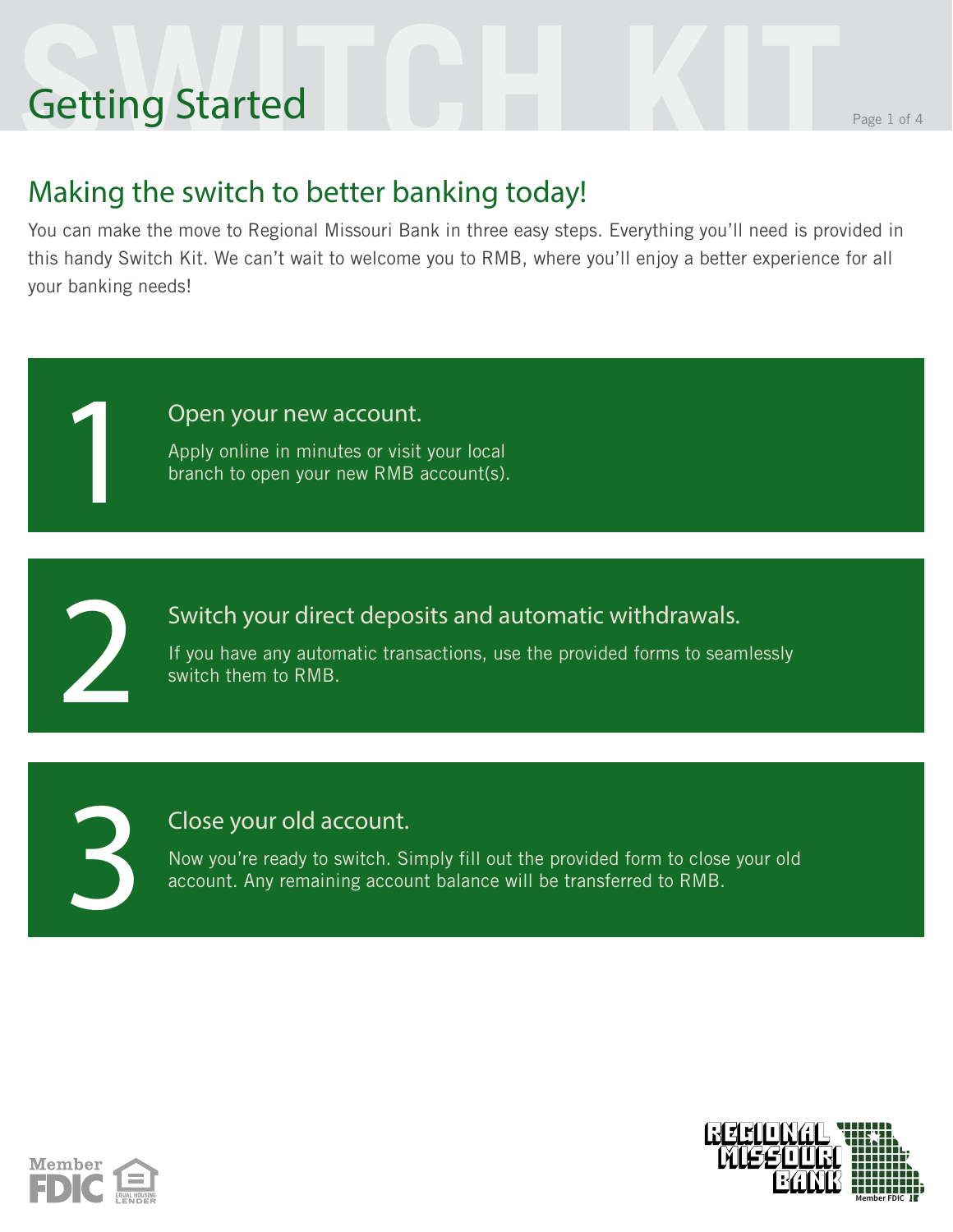# **Surface Strategy Controllery** Page 2 of 4<br>
You can use your keyboard to fill out this form online, or you can print the form and complete it by hand. Direct Deposit Authorization

You can use your keyboard to fill out this form online, or you can print the form and complete it by hand.

Use this form to authorize your employer, retirement and pension funds, or any other agency to deposit your payment directly into your RMB account. Use one form for each direct deposit.

| Notification of Direct Deposit Authorization Change                                                                    | <b>Direct Deposit Checklist:</b>                                                                                             |
|------------------------------------------------------------------------------------------------------------------------|------------------------------------------------------------------------------------------------------------------------------|
| Company or Employer:<br>Address:                                                                                       | Use this list to remember all<br>your direct deposits you need<br>to transfer. These are the most<br>common direct deposits. |
| City, State, Zip:                                                                                                      | Payroll                                                                                                                      |
| Phone Number:                                                                                                          | Investments                                                                                                                  |
| Employee ID:                                                                                                           | <b>Retirement Plans</b>                                                                                                      |
| (if applicable)                                                                                                        | Social Security                                                                                                              |
|                                                                                                                        |                                                                                                                              |
| Effective immediately, please deposit the net amount of my check to my RMB account. I<br>authorize (name of depositor) |                                                                                                                              |
|                                                                                                                        |                                                                                                                              |
| to automatically deposit funds into the account below. This authorization shall remain in                              |                                                                                                                              |
| place until I have submitted a new authorization, or until this authorization is changed or                            |                                                                                                                              |
| revoked by me in writing.                                                                                              |                                                                                                                              |
| Place an X next to your desired option.                                                                                |                                                                                                                              |
| Net amount to Regional Missouri Bank                                                                                   |                                                                                                                              |
| Account #                                                                                                              | Routing #<br>101909097                                                                                                       |
| Net amount to Regional Missouri Bank                                                                                   |                                                                                                                              |
| Account #                                                                                                              | Routing #<br>101909097                                                                                                       |
|                                                                                                                        |                                                                                                                              |
| Signature:                                                                                                             | Date:                                                                                                                        |
| Name:                                                                                                                  |                                                                                                                              |
| Address:                                                                                                               |                                                                                                                              |
| City, State, Zip:                                                                                                      |                                                                                                                              |
|                                                                                                                        |                                                                                                                              |
| Phone Number:                                                                                                          |                                                                                                                              |





**Member FDIC**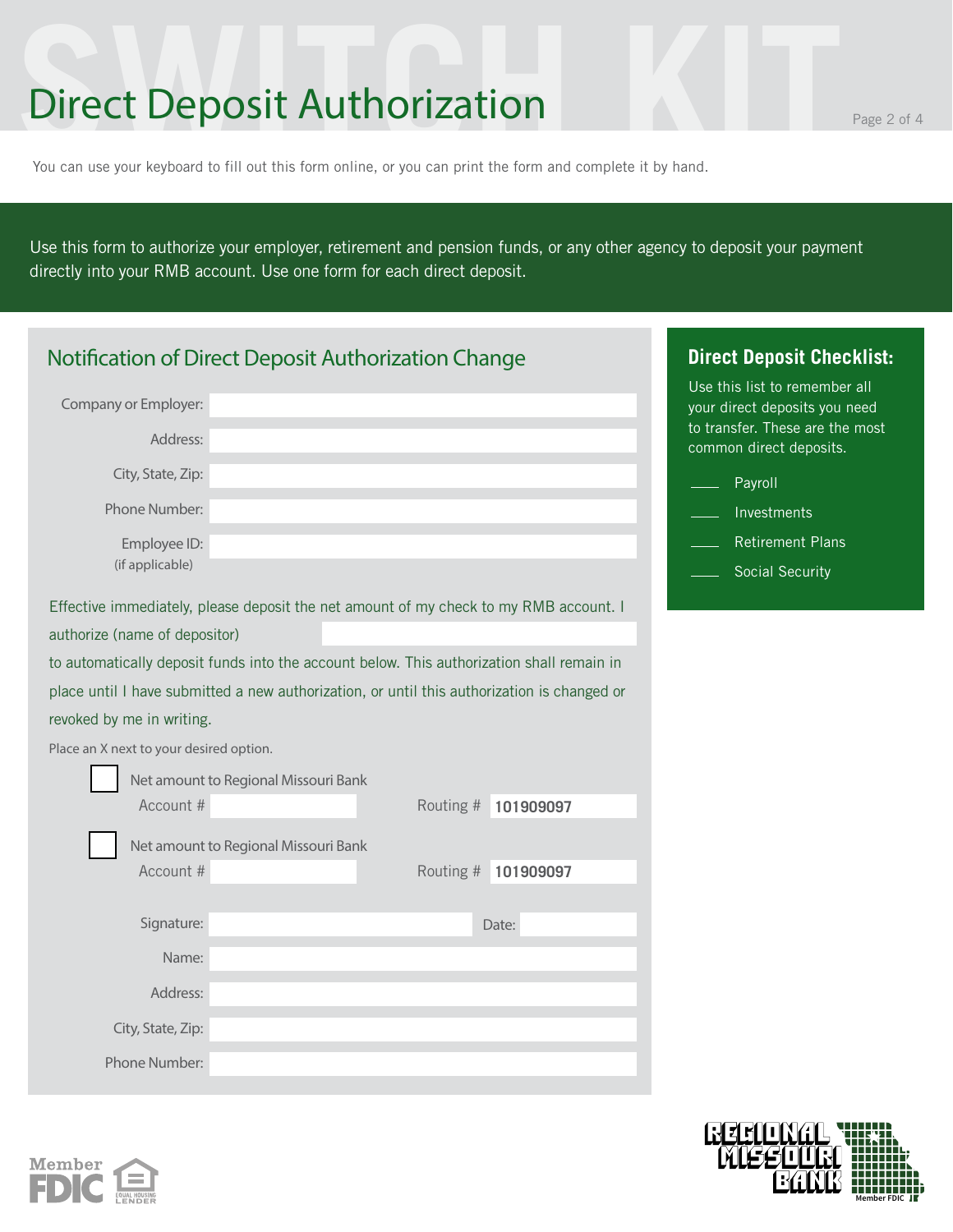# **Sultomatic Withdrawal Authorization**<br>Nou can use your keyboard to fill out this form online, or you can print the form and complete it by hand. Automatic Withdrawal Authorization

You can use your keyboard to fill out this form online, or you can print the form and complete it by hand.

Use this form to authorize a change to any automatic payment, deductions, or withdrawals from your account. Use one form for each automatic withdrawal. Or, many companies and agencies make it easy to change your account on record online on their website.

|                               | Notification of Withdrawal Authorization Change                                                                                                                                                      | <b>Automatic Withdrawal</b><br><b>Checklist:</b>                  |
|-------------------------------|------------------------------------------------------------------------------------------------------------------------------------------------------------------------------------------------------|-------------------------------------------------------------------|
| Name of Company:              |                                                                                                                                                                                                      | Use this list to remember all your                                |
| <b>Account Number:</b>        |                                                                                                                                                                                                      | automatic payments you need to<br>transfer. These are some of the |
| Payment Amount:               |                                                                                                                                                                                                      | most commonly used automatic<br>payments.                         |
| Address:                      |                                                                                                                                                                                                      | Home Mortgage                                                     |
| City, State, Zip:             |                                                                                                                                                                                                      | Auto Loans                                                        |
| Phone Number:                 |                                                                                                                                                                                                      |                                                                   |
|                               |                                                                                                                                                                                                      | <b>Utilities</b>                                                  |
|                               | Please cancel all automatic withdrawals from my old institution:                                                                                                                                     | Insurance                                                         |
| <b>Financial Institution:</b> |                                                                                                                                                                                                      | Cable/Internet                                                    |
|                               |                                                                                                                                                                                                      | Gym/Club Memberships                                              |
| Account #                     | Bank Routing #                                                                                                                                                                                       | <b>Credit Cards</b>                                               |
|                               | Please make all future automatic withdrawals from my new institution:                                                                                                                                | Investments                                                       |
| <b>Financial Institution:</b> | <b>Regional Missouri Bank</b>                                                                                                                                                                        | Subscriptions                                                     |
| Account #                     | Bank Routing #<br>101909097                                                                                                                                                                          | <b>Charity Donations</b>                                          |
|                               |                                                                                                                                                                                                      |                                                                   |
|                               | This authorization will remain in effect until I have submitted to you a new authorization, or until<br>you have been notified by me in writing that this authorization has been changed or revoked. |                                                                   |
| Signature:                    | Date:                                                                                                                                                                                                |                                                                   |
| Name:                         |                                                                                                                                                                                                      |                                                                   |
|                               |                                                                                                                                                                                                      |                                                                   |
| Address:                      |                                                                                                                                                                                                      |                                                                   |
| City, State, Zip:             |                                                                                                                                                                                                      |                                                                   |
| Phone Number:                 |                                                                                                                                                                                                      |                                                                   |